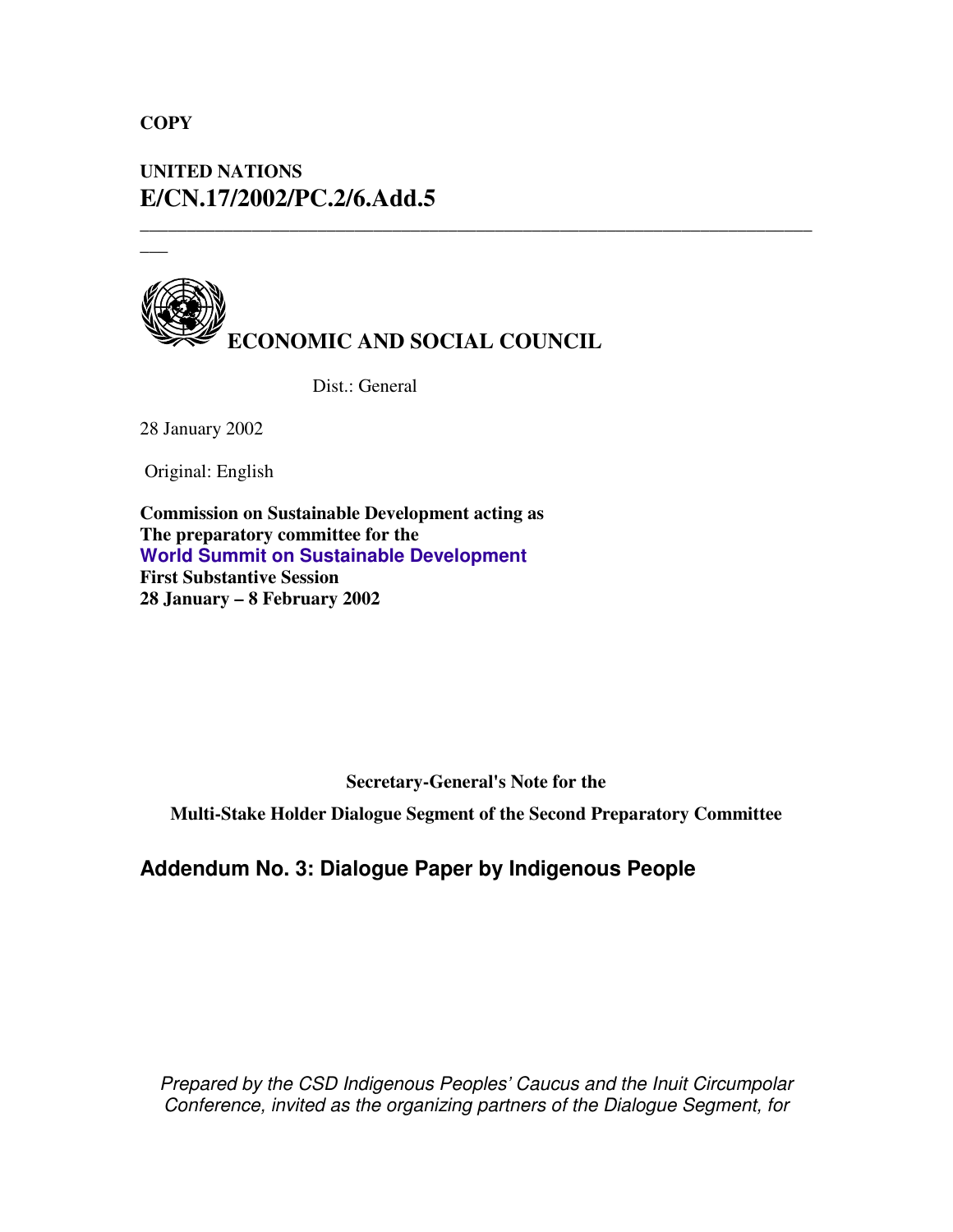*indigenous people. The paper has been prepared in consultation with indigenous people worldwide*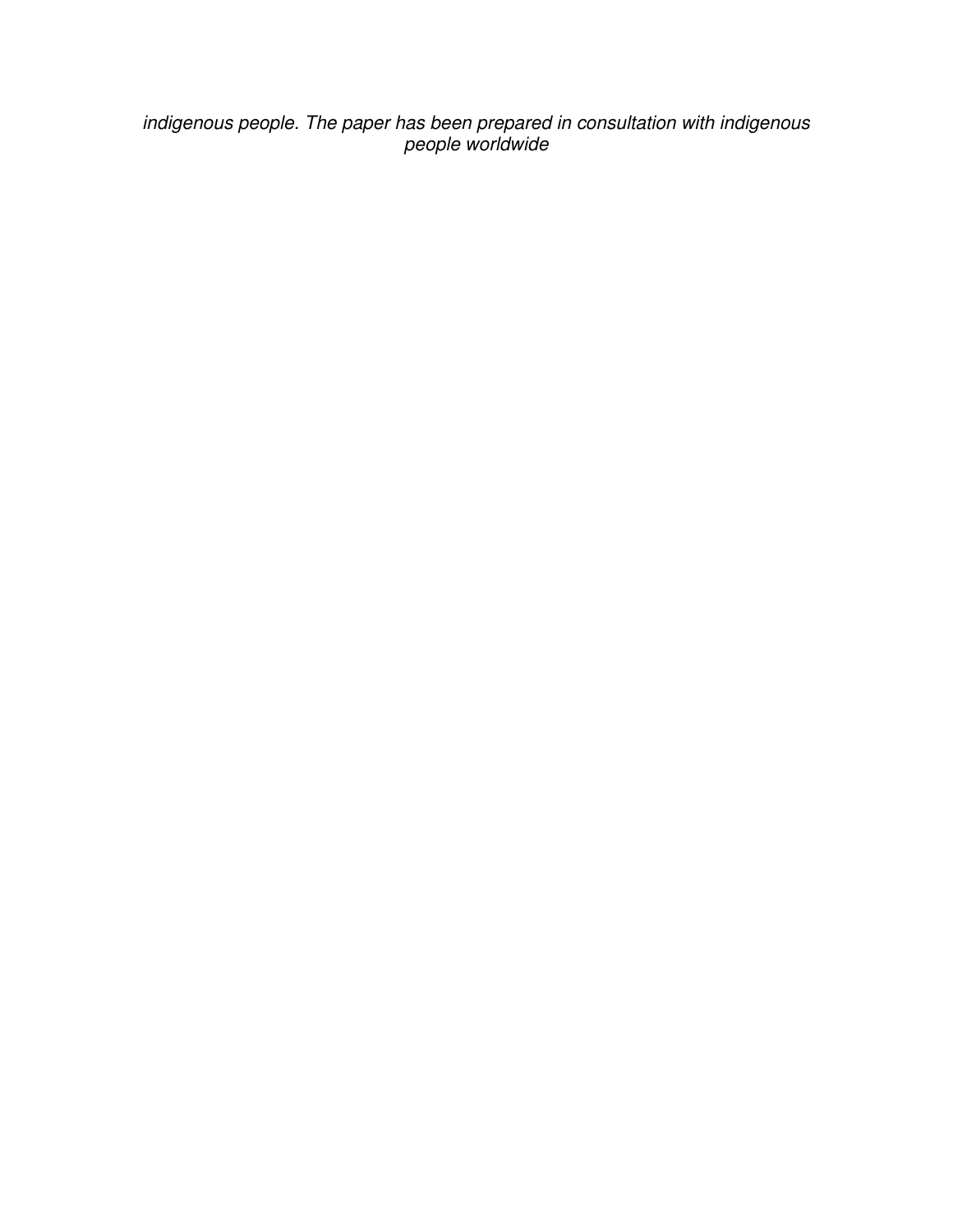*We came seeking justice on our homelands. We came here to appeal to the world at large to support our efforts to seek equitable solutions to discrimination, exploitation, racism, ethnocide and genocide of Indigenous Nations and Peoples ….*

*We came here to speak on behalf of the natural world being plundered by governments and corporations. We spoke on behalf of rooted trees that could not flee the chainsaw. We spoke on behalf of salmon, herring, tuna and haddock killed in their spawning beds. We had alarming news from the Four Directions about fish, wildlife and birds, contaminated, sick and disappearing. And today we continue to speak on their behalf. Today they are more endangered than ever, and if anything, their conditions are worse.*

*In these times, humanity must work together, not just for survival, but for quality of life based on universal values that protect the delicate inter-relatedness of life that protects us all. ...Biodiversity is a clinical, technical term for this intricate inter-weaving of life that sustains us. We indigenous peoples say that we are related to this life; thus your "resources" are our relations. It is all in how you look at it*

*Indigenous Peoples have something to offer in this equation for survival ... We have common goals and responsibilities, and I say, that you, the leaders of this great hope of the world's people, the United Nations, should be working with us and not against us, for peace. We submit to you that as long as you make war against Etenoha (Mother Earth), there can never be peace."*

Chief Oren Lyons of the Onandaga Nation and the Haudenosaunee Confederacy [1]

## **Introduction**

1. This background paper submitted in preparation for the World Summit on Sustainable Development (WSSD) reviews developments in the past ten years since UNCED, to highlight achievements, obstacles, threats and challenges in the implementation of the Rio agreements, focusing on indigenous peoples and sustainable development. The commitments made in Chapter 26 of Agenda 21 "Strengthening the Role of Indigenous People and their Communities", as well as other Rio commitments are the starting point of this assessment, and linkages are also made with the other international processes bearing on this theme.

2. Paragraph 26.1 of Agenda 21 states: *In view of the interrelationship between the natural environment and its sustainable development and the cultural, social, economic and physical well-being of indigenous people, national and international efforts to implement environmentally sound and sustainable development should recognize, accommodate, promote and strengthen the role of indigenous people and their communities.*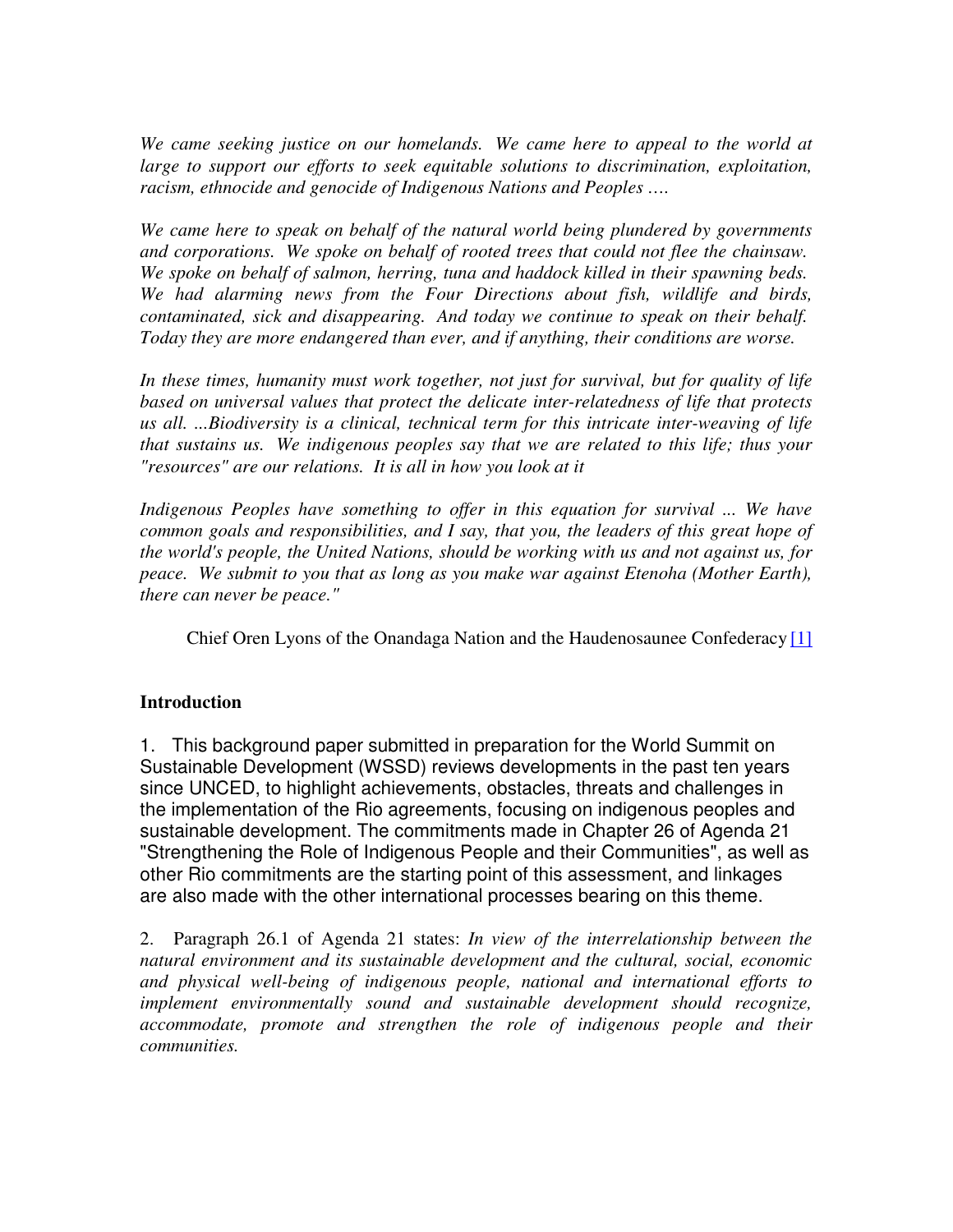3. Indigenous peoples are at the cutting edge of the crisis in sustainable development. Their communities are concrete examples of sustainable societies, historically evolved in diverse ecosystems. Today, they face the challenges of extinction or survival and renewal in a globalized world. One clear criterion for sustainable development and Agenda 21 implementation must be actions taken to secure indigenous peoples' rights and welfare.

4. The past 10 years have highlighted the vital role and contributions of indigenous peoples to sustainable development. Indigenous peoples comprise five per cent of the world's population but embody 80 per cent of the world's cultural diversity. They are estimated to occupy 20% of the world's land surface but nurture 80% of the world's biodiversity on ancestral lands and territories. Rainforests of the Amazon, Central Africa, Asia and Melanesia is home to over half of the total global spectrum of indigenous peoples and at the same time contain some of the highest species biodiversity in the world. The Traditional Native American Farmers' Association estimates that Indigenous Peoples cultivated 65% of the crop varieties consumed throughout the world.

5. The past ten years have also seen the intensification of conflicting trends in addressing the imbalances in social and ecological relationships that underpin the global crisis in sustainable development:

(a) The rise of economic neo-liberalism and corporate globalisation and the attendant commodification and 'privatisation' of social and ecological values; and

(b) The resurgence of indigenous peoples' movements, local community and citizen's movements and transnational partnerships asserting the primacy of sustainable local communities and cultures and ecological integrity.

6. This conflict is evident in the disjuncture between global economic, financial and trade decisions made by the World Trade Organisation, the International Monetary Fund and the World Bank which are blocking and constricting national and local options and efforts to define flexible sustainable development paths, as encouraged in the global policy dialogue on environment and sustainable development. This lack of coherence in global policy processes is blocking the implementation of positive measures supportive of indigenous peoples' self-determination and sustainable development.

### **Intensifying Pressures on Indigenous Lands**

7. The accelerating processes of globalisation since UNCED, expose the vulnerabilities of indigenous peoples when left to the logic of states and markets, without adequate protection for their rights. A *laissez faire* environment of liberalised and expanding trade, investment, production and consumption is resulting in continuing land alienation and forcible displacement of indigenous peoples.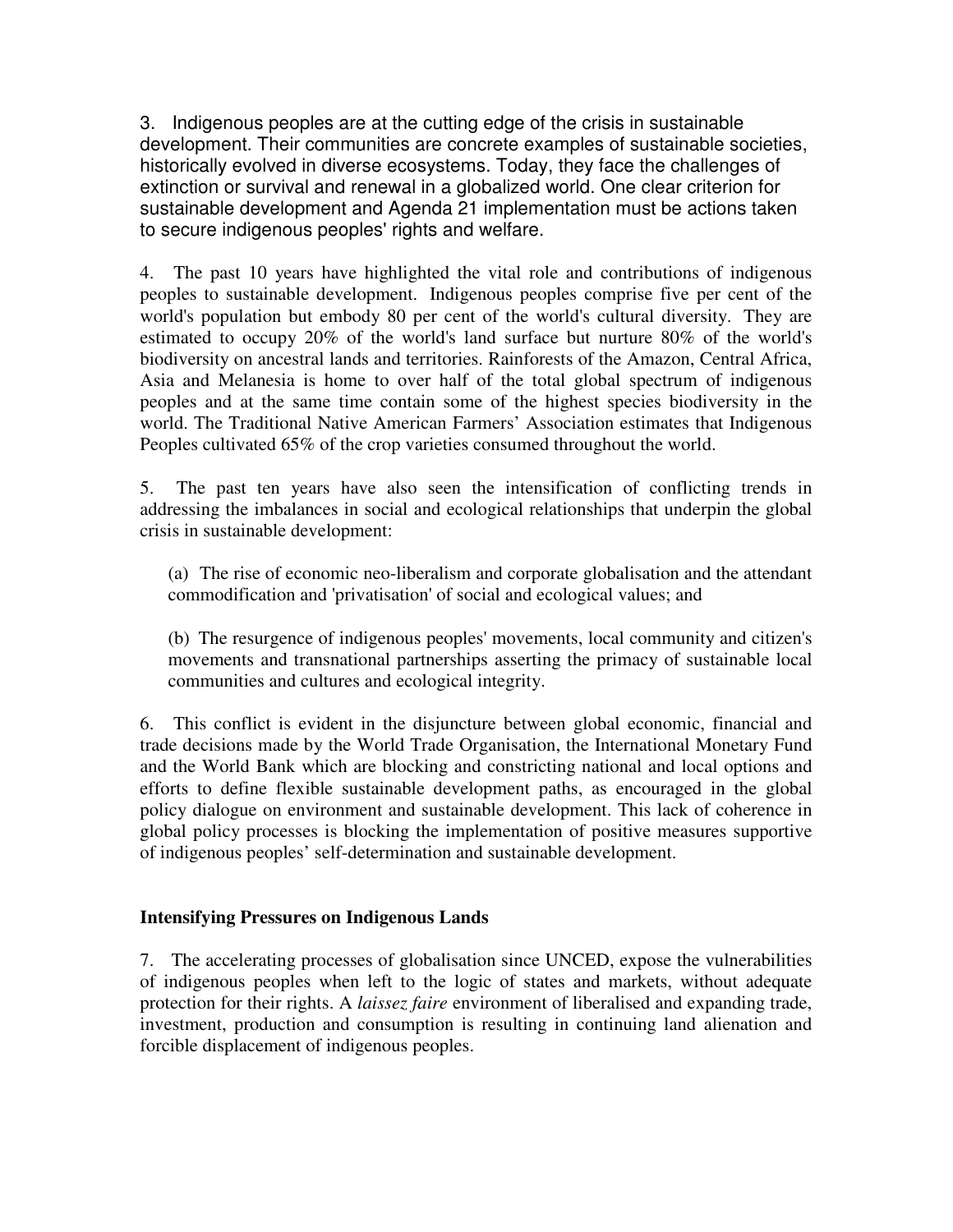8. As the pressures on the Earth's resources intensify, indigenous peoples bear disproportionate costs from resource-intensive and resource-extractive industries and activities such as mining, oil and gas development, large dams and other infrastructure projects, logging and plantations, bio-prospecting, industrial fishing and farming, and also eco-tourism and imposed conservation projects. These pressures also accelerate some unsustainable economic activities carried out by indigenous peoples themselves, notably where indigenous rights have not been respected, thus leaving communities with insufficient land and resources.

9. Contrary to Agenda 21, which states that the lands of indigenous peoples should be protected from activities that are either environmentally unsound or considered by indigenous peoples to be socially and culturally inappropriate, the growth in the global economy has accelerated the intrusion of transnational corporations in ancestral lands and communities. The World Bank and the regional development Banks play a key role in promoting mining and other extractive industries and in promoting the macro-economic fiscal, institutional and legal reforms that facilitate international investment in extractive industries in developing countries. In the case of the World Bank, this is done through programmatic lending, structural and sectoral adjustment lending, project loans to national governments, equity investments and loans to private sector operators through the International Finance Corporation and by providing political risk insurance through the MIGA.

10. In Alaska, the 1.5 million-acre coastal plain of the Arctic National Wildlife Refuge (ANWR) is under clear threat of oil exploration pending legislation that would undermine the Refuge's currently protected status. This area is the birthplace of the Porcupine caribou heard, upon which the subsistence, culture and way of life Gwich'in Athabascan Peoples of Alaska and Canada depend.

11. In central Oklahoma, United States, the very existence of the Kickapoo Nation and the health of their land and water resources are under threat by an impending North American North-South superhighway from Canada to Mexico, part of which will run through the reservation of the Kickapoo. Under the auspices of NAFTA, plans for the superhighway have been under way for four years, yet the United States has failed to formally discuss these plans with the Kickapoo Nation.

12. Mining exploration and development in the Philippines, Indonesia, India, Peru, Guyana, Colombia, Ghana and many other countries are a serious threat to indigenous peoples and local communities.

13. The revival of the Bakun Dam in Malaysia, which requires the clear-cutting of 80,000 hectares of rainforests, and forced displacement of  $5,000 - 8,000$  indigenous persons from 15 communities, is a prime example of unsustainability, in the light of preferable energy options.

14. The biggest challenge faced by indigenous peoples and communities in relation to sustainable development is to ensure territorial security; the legal recognition of our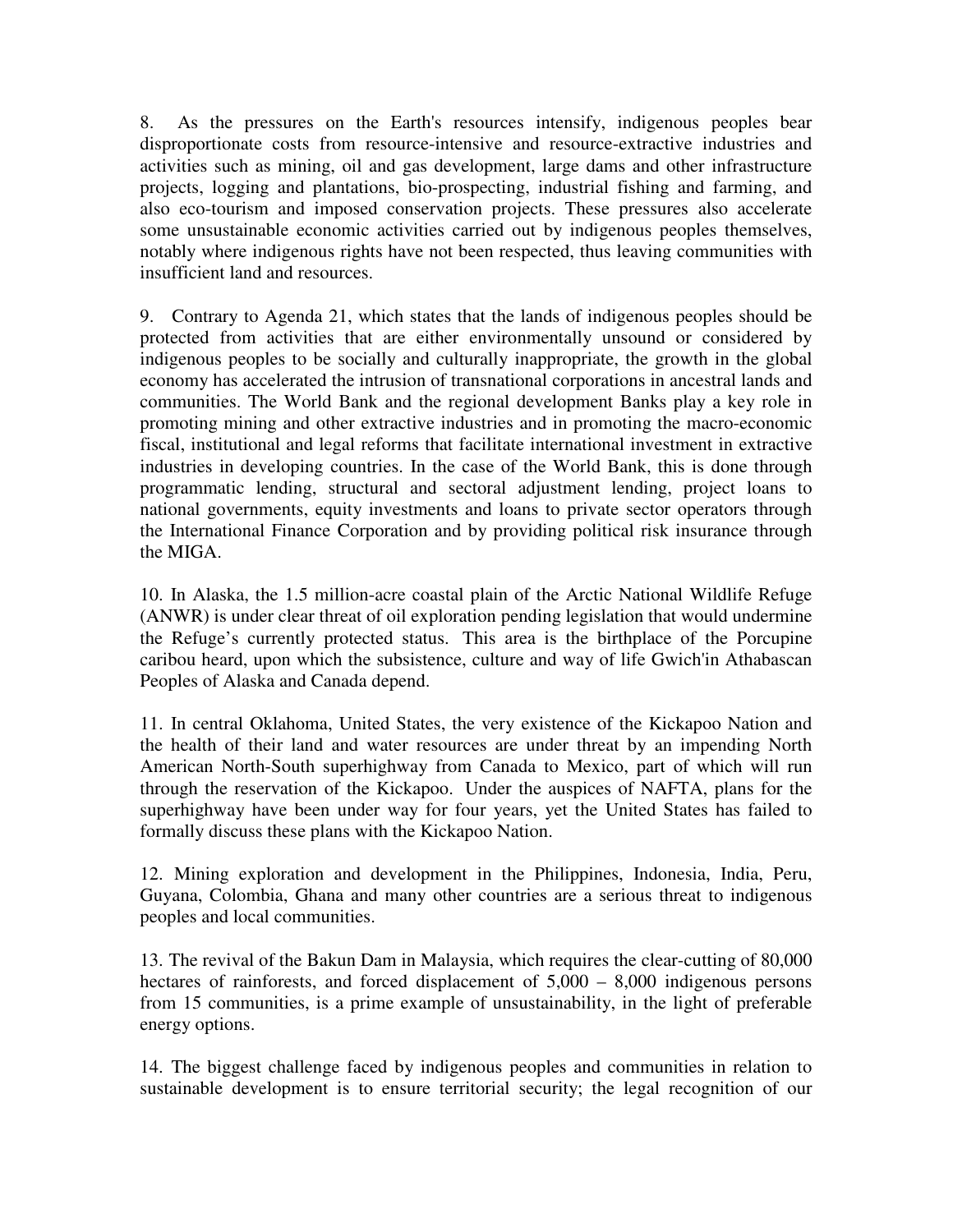ownership and control over customary land and resources, and the sustainable utilization of our land and other renewable resources for our cultural, economic, and physical health and well-being.

15. Indigenous peoples have acted vigorously to overcome these threats by mobilising locally and internationally to stop destructive projects in the short-term, and to address the underlying causes of resource conflicts in the longer-term. An international conference on Conflict Resolution, Peace Building, Sustainable Development and Indigenous Peoples[2] attended by indigenous participants from all global regions, affirmed the importance to be self-determining: in the care for mother earth, in the languages spoken, in the education of our children, in conflict resolution and in the renewal of institutions and values of our ancestors.

16. In many countries, indigenous peoples have successfully halted some destructive projects. Indigenous communities have stopped mining development in the Philippines, Panama and Norway, through local protest actions, media exposure, campaigns aimed at shareholders and investors and through court action. The Innu have stopped the building of a new NATO base on their lands.

17. Communities in the Amazon basin have become knowledgeable about the impacts of oil development and have organised themselves for informed engagements with oil companies ranging from community opposition to dialogue and negotiations. After learning of the devastating impacts of oil extraction in other provinces of Ecuador, the Quichua of Sarayacu gathered in Assemblies recognised as valid by the government of Ecuador, to discuss the environmental and cultural threats posed by the oil industry. The primary result was a formal resolution to unequivocally reject oil development. Following this resolution, promises for "unconditional" economic support has provoked divisions within the communities and the extraction of signed agreements with individuals rather than with the appropriate representatives of the Quichua communities, thereby undermining the Quichua's legitimate and democratically chosen leadership.

18. In Mindoro island in the Philippines, long-standing Mangyan indigenous organizations with pending ancestral land claims over an area likewise claimed by Mindex/Crew Development found that the State agency responsible for indigenous affairs, the National Commission on Indigenous Peoples (NCIP), worked with the company to establish a new indigenous organization supportive of the mining project, in return for the promise of recognition of ancestral land rights in the same area.[3]

19. Negotiations between indigenous communities, governments and corporations are more likely in countries with a clear legal framework for indigenous rights. Furthermore, transitions from military regimes to democratic governments also provide the political space for the introduction and recognition of indigenous rights. In a number of countries, peace agreements have been concluded between governments and indigenous peoples, including Guatemala, the Philippines, northeast India and the Chittagong Hill Tracts in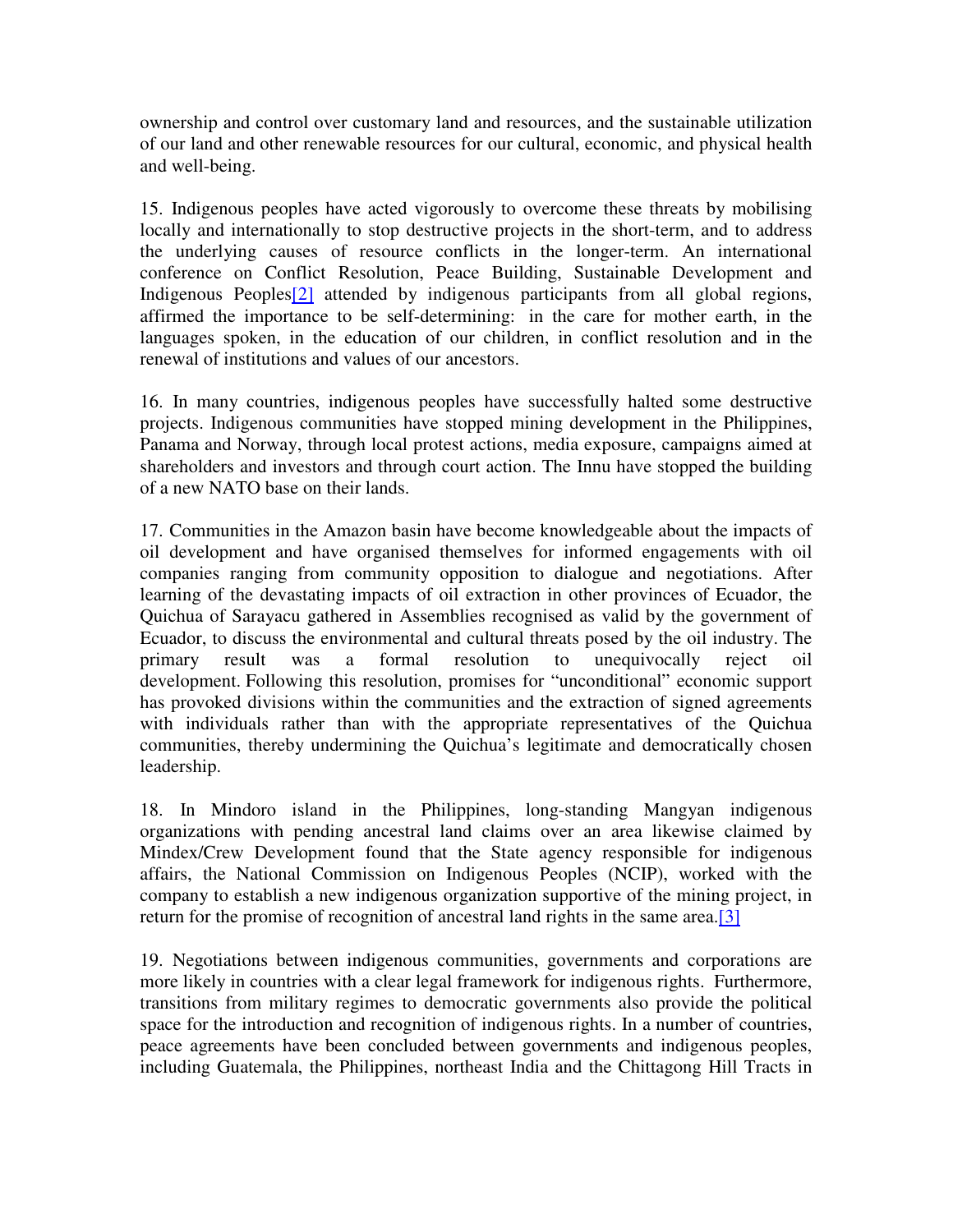Bangladesh. There remain many countries, however, where indigenous peoples suffer from militarisation and government control.

20. Longer- term security for indigenous peoples requires legal recognition of their rights to ownership and control of their lands, territories and natural resources. Many indigenous communities are mapping their traditional lands and territories, initiating processes for cultural renewal and community strengthening, as well as serving as a basis for government recognition of their lands and customary use. Gains have been made for example in Malaysia, Thailand, Indonesia and the Philippines in Asia; in Venezuela, Guyana, Peru and Brazil in Latin America; and in South Africa, Botswana and Namibia in Africa. The Russian government has passed a law recognising and protecting areas of traditional land use.

21. These important gains are often overshadowed by the widespread violations of indigenous land rights in the development process. The UN Special-Rapporteur Mrs. Erica Irene-Daes, in her Final Working Paper on *Indigenous Peoples and their Relationship to Land* put forward a framework for the analysis of contemporary problems regarding indigenous land rights highlighting:

- Failure states to acknowledge indigenous rights to lands, territories and resources;
- Discriminatory laws and policies affecting indigenous peoples in relation to their lands;
- Failure to demarcate:
- Failure of States to enforce or implement laws protecting indigenous lands;
- Problems in regard to land claims and return of lands;
- Expropriation of indigenous lands for national interests, including development;
- Removal and relocation:
- Other government programmes and policies adversely affecting indigenous peoples' relationship to their lands, territories and resources;
- Failure to protect the integrity of the environment of indigenous lands and territories.

## **International Standards on the Rights of Indigenous Peoples**

22. Indigenous peoples' rights have assumed an important place in international human rights law. This body of law is still expanding and developing through Indigenous advocacy in international fora; through the decisions of international human rights bodies; through recognition and codification of Indigenous rights in international instruments presently under consideration by the United Nations and Organization of American States; through incorporation of Indigenous rights into conservation, environmental and development-related instruments and policies; through incorporation of these rights into domestic law and practice; and through domestic judicial decisions.[4] Indigenous rights have attained the status of customary international law and are therefore generally binding on states. International law recognises the rights of indigenous peoples to: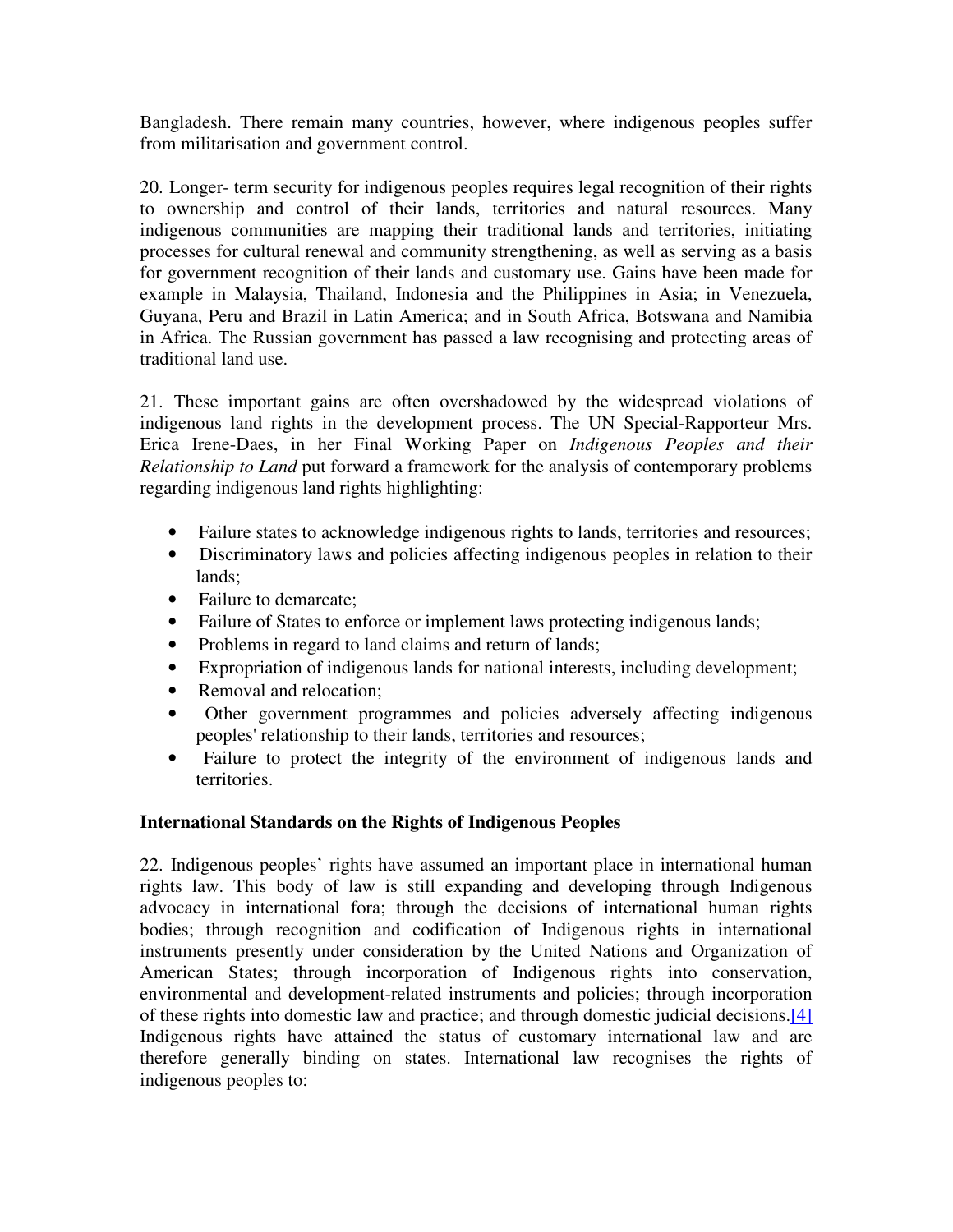- Self-determination
- To ownership, control and management of their traditional territories, lands and resources;
- Exercise their customary law
- Represent themselves through their own institutions
- Free, prior and informed consent to developments on their land
- Control, and share in the benefits of the use of, their traditional knowledge.

23. Self-determination for indigenous peoples means 'the right to control over their institutions, territories, resources, social orders, and cultures without external domination or interference, and their right to establish their relationship with the dominant society and the state on the basis of consent.'[5]

24. International bodies mandated with protection of human rights have paid particular attention to Indigenous rights in recent years. The UN Committee on the Elimination of Racial Discrimination, the UN Human Rights Committee, the International Labour Organization's Committee of Experts and the Inter-American Commission on Human Rights all stand out in this respect. These bodies have contributed to progressive development of Indigenous rights by interpreting human rights instruments of general application to account for and protect the collective rights of Indigenous peoples. Even the African Commission on Human and Peoples' Rights, has begun to address Indigenous peoples' rights by taking the important step of establishing a working group on Indigenous peoples in Africa.[6]

25. Their recent judgements and decisions provide important guidance for States and Corporations about meeting their human rights obligations with respect to indigenous peoples.

26. The UN Sub-Commission for the Protection and Promotion of Human Rights approved the draft UN Declaration on the Rights of Indigenous Peoples in 1994. All governments, in furtherance of their Rio commitments and human rights obligations must move towards its early adoption by the General Assembly. This is a major political goal within the UN Decade for Indigenous Peoples (1995-2004), and important activity under Agenda 21. Its achievement will signal a real openness and seriousness by governments to enter into a "New Partnership" with indigenous peoples for sustainable development.

27. The absence of universally agreed standards on the rights of indigenous peoples is a major obstacle in fully empowering indigenous peoples to play their role in sustainable development. It was noted by the UN Secretary General in his mid-term Report on the UN Decade for Indigenous Peoples that *"No universal standards on indigenous peoples guide the United Nations as a whole, and in practice, United Nations organisations are either not adopting any particular guidelines or else are developing guidelines on the basis of different procedures."[7]*

28. The processes leading to the adoption of the Draft UN Declaration on the Rights of Indigenous Peoples enjoyed the open and full participation of indigenous peoples,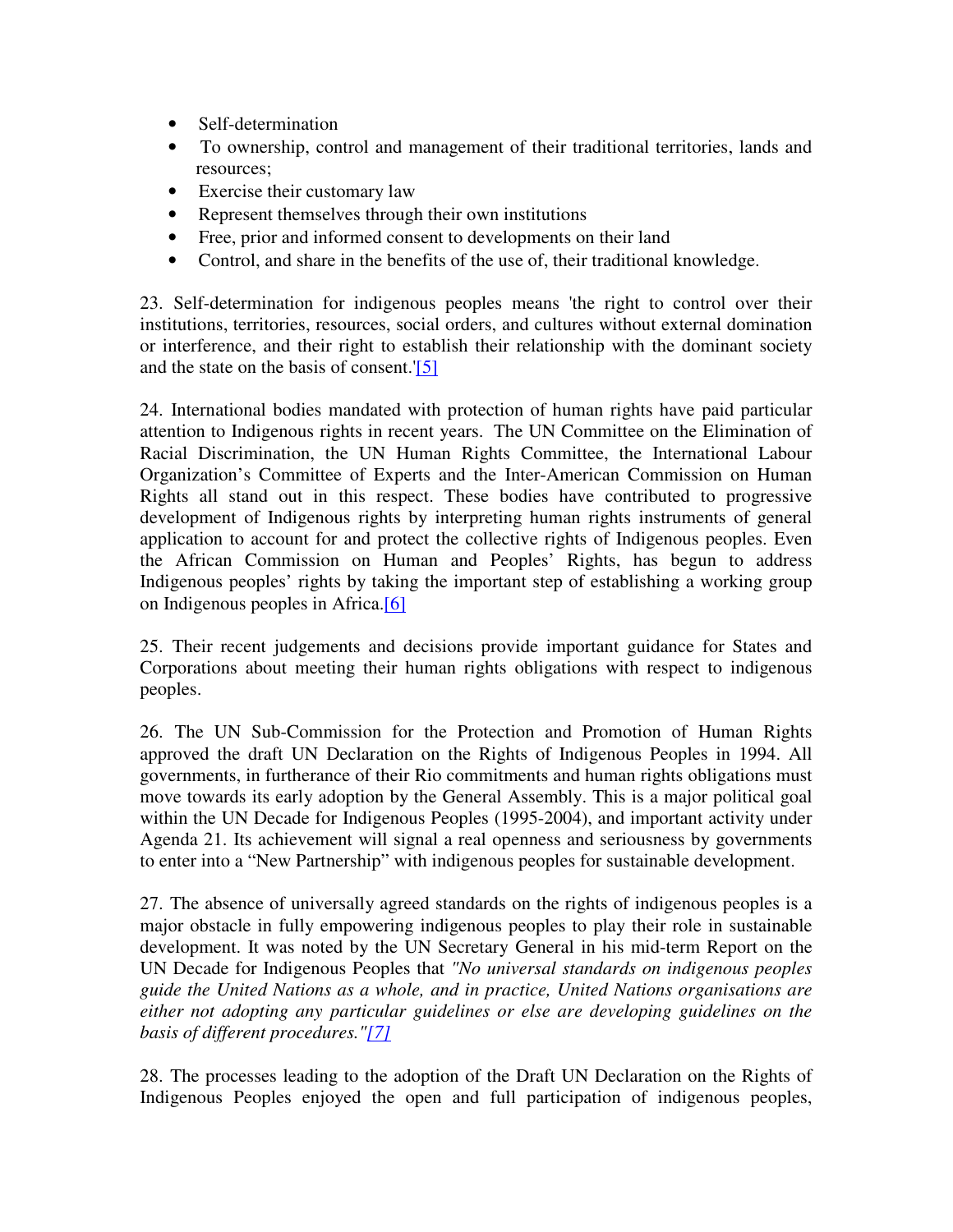governments, international organisations and scholars; and, resulted in its broad endorsement as the minimum standards to secure the rights and well-being of indigenous peoples. In the words of the UN High Commissioner for Human Rights[8]:

*"The United Nations draft declaration states the link between human rights and development, namely that the one is not possible without the other. Thus, economic improvements cannot be envisaged without protection of land and resource rights. Rights over land need to include recognition of the spiritual relation indigenous peoples have with their ancestral territories. And the economic base that land provides needs to be accompanied by a recognition of indigenous peoples' own political and legal institutions, cultural traditions and social organizations. Land and culture, development, spiritual values and knowledge are as one. To fail to recognize one is to fail on all."*

29. The UN General Assembly at its Millennium Session approved the establishment of a UN Permanent Forum on Indigenous Issues, as an advisory body to the ECOSOC, meeting for the first time in May 2002. Its broad mandate covering social and economic, environment, development, education, health, human rights and all matters affecting indigenous peoples, makes this potentially a very important focus for promoting indigenous people's rights-based sustainable development.

30. Other organisations in the United Nations system such as the UNDP, UNESCO, WHO, and WIPO have also adopted policies and programmes on Indigenous Peoples.

31. The Commission on Human Rights has recently appointed a Special Rapporteur on the Situation of Human Rights and Fundamental Freedoms of Indigenous People. His first report due in 2002 will complement other special studies which have also be completed on including Protection of the Heritage of Indigenous Peoples (1995); Treaties, Agreements and Other Constructive Arrangements Between Indigenous Peoples and States (1999); and Indigenous Peoples Relationships to Land (2001).

## **On Prior Informed Consent**

32. In a context of increasing recognition of the rights to self-determination of Indigenous Peoples, the principle of **free, prior and informed consent** of indigenous peoples to development projects and plans affecting them, has emerged as the standard to be applied in protecting and promoting their rights in the development process.

33. Article 7(1) of ILO Convention 169 provides that:

*The people concerned shall have the right to decide their own priorities for the process of development as it affects their lives, beliefs, institutions and spiritual well-being and the lands they occupy or otherwise use, and to exercise control, to the extent possible, over their own economic, social and cultural development.*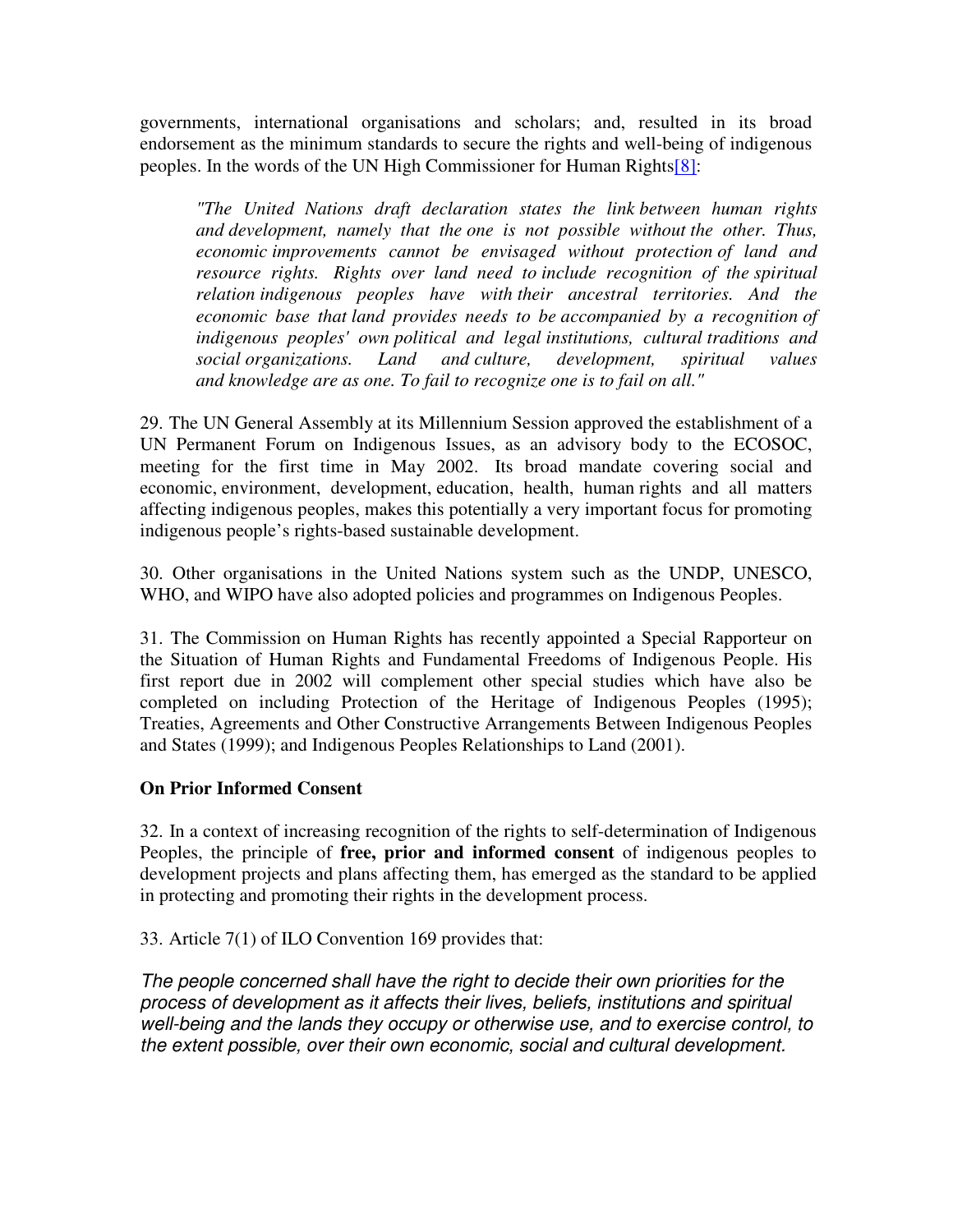34. This article is one of the general principles of the Convention and provides a framework within which other articles can be interpreted. Other general principles of the Convention require participation, consultation and good faith negotiation.

35. In its 1997 General Recommendation, the Committee on the Elimination of Racial Discrimination elaborated on state obligations and Indigenous rights under the Convention. The Committee called upon states-parties to:

*… ensure that members of indigenous peoples have equal rights in respect of effective participation in public life, and that no decisions directly relating to their rights and interests are taken without their informed consent.[9]*

36. In the Concluding Observations on Australia's report, the Committee reiterated in 2000:

… its recommendation that the State party ensure effective participation by indigenous communities in decisions affecting their land rights, as required under article 5(c) of the Convention and General Recommendation XXIII of the Committee, which stresses the importance of ensuring the "informed consent" of indigenous peoples.[10]

37. Building upon these principles, Article 30 of the UN's Draft Declaration on the Rights of Indigenous Peoples acknowledges that:

*Indigenous Peoples have the right to determine and develop priorities and strategies for the development or use of their lands, territories and other resources, including the right to require the State to obtain their free and informed consent prior to the approval of any project affecting their lands, territories and other resources particularly in connection with the development, utilization or exploitation of mineral, water or other resources….*

38. In the Philippines free, prior and informed consent of indigenous peoples is required by law for the following activities: exploration, development and use of natural resources; research and bioprospecting; displacement and relocation; archaeological explorations; policies affecting indigenous peoples like Executive Order 263 (Community-based Forest Management) and entry of military.

39. The definition of prior informed consent in the Indigenous People's Rights Act of the Philippines provides that:

- All members of the community affected consent to the decision
- Consent is determined in accordance with customary laws and practices
- Freedom from external manipulation, interference or coercion
- Full disclosure of the intent and scope of the activity
- Decision is made in language understandable to the community
- Decision is made in process understandable to the community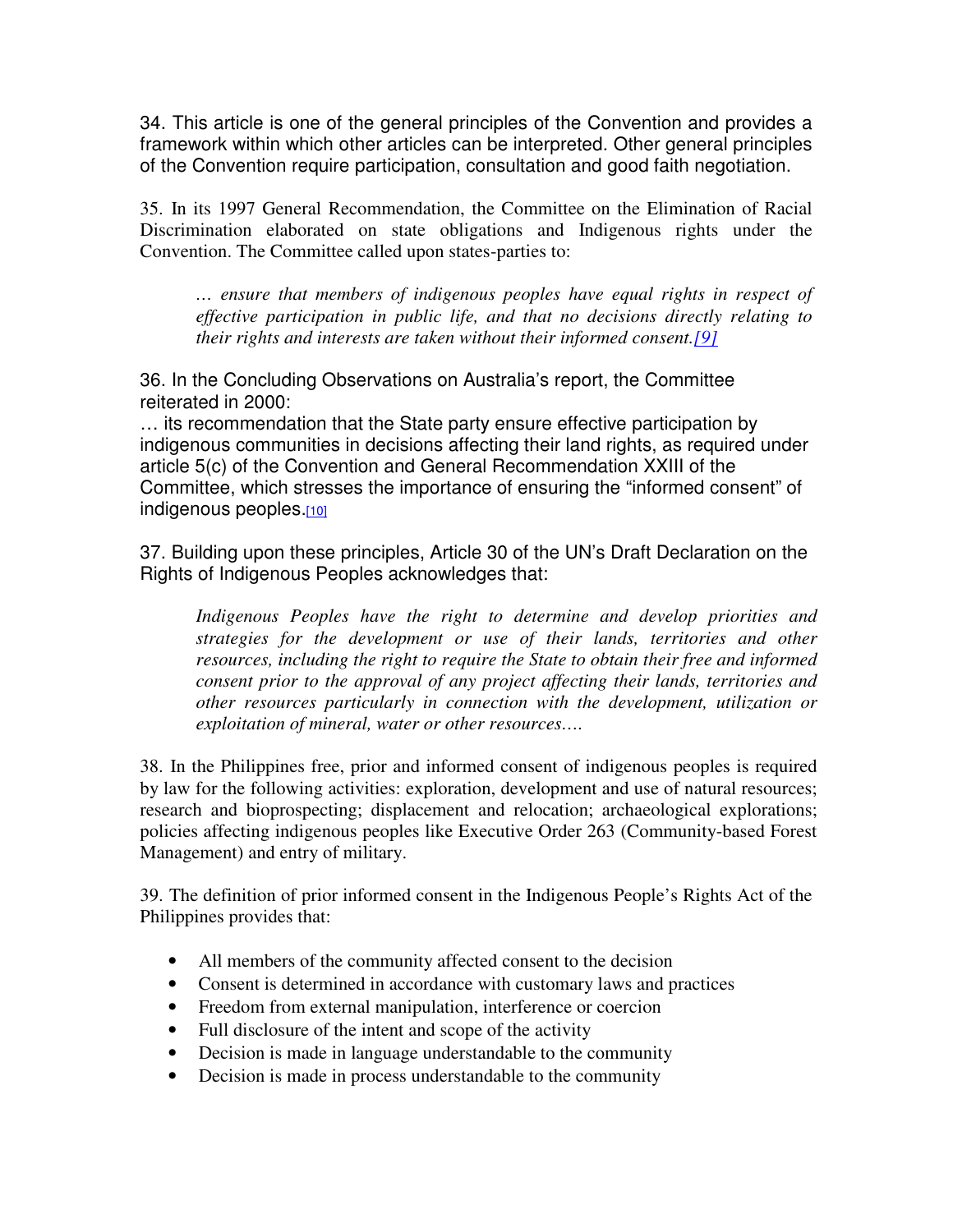40. In the coming years, a better understanding of this standard and its application will be important for the implementation of sustainable development programmes with indigenous peoples.

## **Indigenous Peoples in Global Environmental Negotiations**

41. It is not surprising that indigenous issues have figured prominently in the policy deliberations and negotiations to implement the Rio agreements on Biodiversity, Climate Change, Desertification, Sustainable Forest Management, Persistent Organic Pollutants and Hazardous Wastes; as well as in other debates on trade liberalisation, intellectual property rights, debt and structural adjustment and financing for development.

## **Cultural and Biological Diversity**

42. The Convention on Biological Diversity (CBD) recognises the traditional knowledge of indigenous peoples and local communities, and has developed a cross cutting work programme on traditional knowledge and other related articles of the Convention.

43. The CBD Conference of Parties, at its fourth meeting, established an open-ended inter- sessional working group on the implementation of Article 8j and related provisions of the Convention on traditional knowledge. The creation of this body, with the support of many governments and strong lobbying by indigenous peoples organisations, makes it potentially a significant forum for policy exchanges and policy formulation.

44. The CBD as such, affords indigenous peoples very limited and weak protection for their cultural and intellectual property. The CBD does not seek to challenge the legitimacy or operation of intellectual property law, merely recognizing that intellectual property rights can act to assist governments in the conservation of biological diversity. Another main weakness within the CBD is the strong emphasis on national sovereignty over biodiversity, without adequate recognition for indigenous territories. Provisions for benefit sharing would also rely on governments to recognize and enforce this right.

45. Some advances can be made primarily through national legislation and regional frameworks (e.g. Andean Pact). Gains can be made here in terms of strengthening prior informed consent of indigenous peoples, and raising awareness and understanding of *sui generis* arrangements to strengthen control of indigenous peoples. Of course, these positive steps can be taken regardless of the CBD, by governments serious about indigenous peoples rights.

46. The  $5<sup>th</sup>$  meeting of the Conference of Parties (COP5) of the CBD decided on: $[11]$ 

• Recognition of the importance of the participation of indigenous peoples and local communities from the local to international level in a wide variety of CBD work programmes;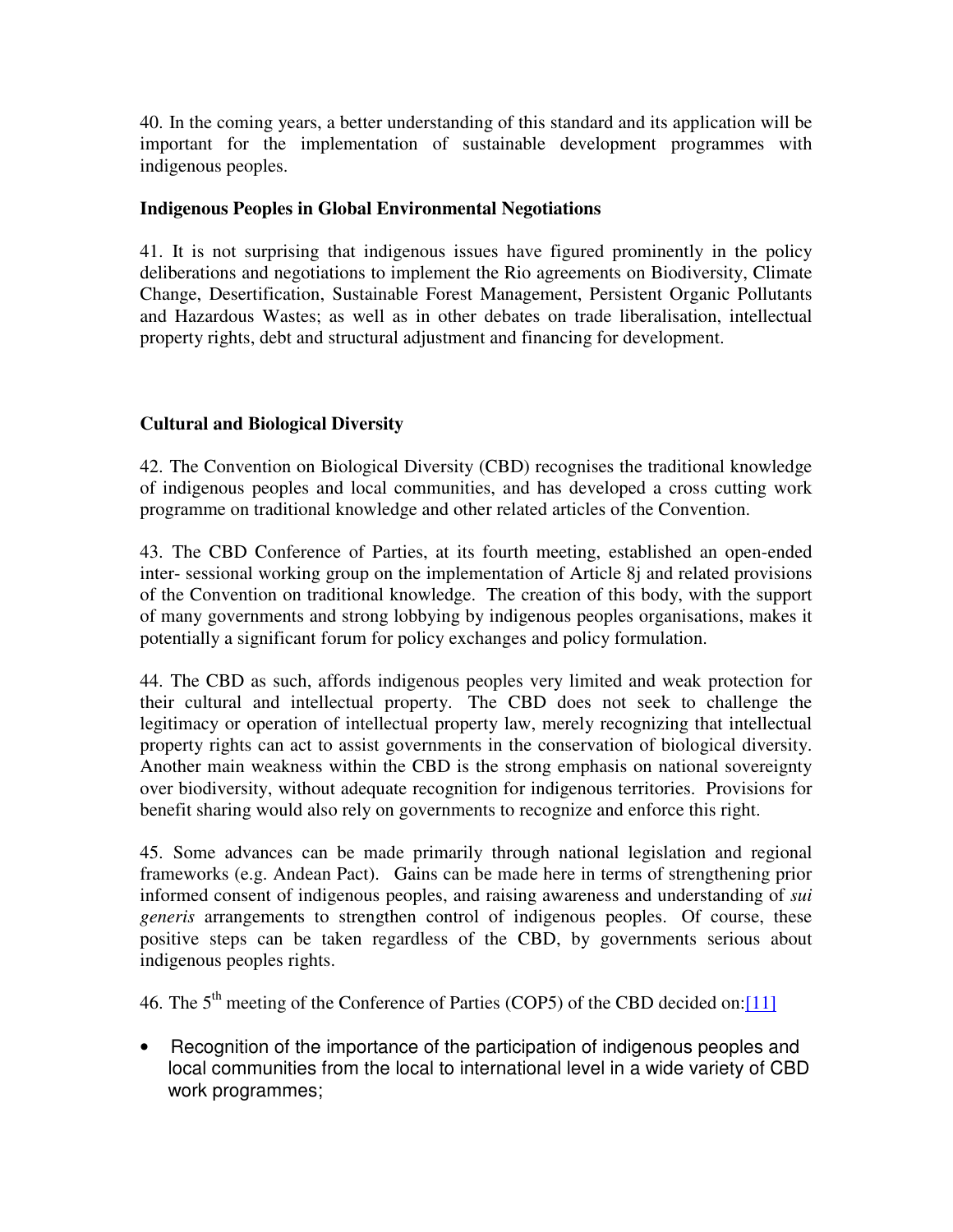- Recognition of the special roles of women from indigenous peoples and local communities to the conservation of biodiversity;
- Recognition of the International Indigenous Forum on Biodiversity as advisory body of the COP;
- Promotion of the nomination of members of indigenous peoples and local communities to the international roster of experts;
- Promotion of indigenous delegates within official delegations of CBD processes;
- The continuation of the Working Group on Article 8j and related provisions concerning traditional knowledge;
- The creation of a Working Group on Access and Benefit Sharing which recognizes the participation of indigenous peoples and local communities and the principle of prior informed consent to any potential use of their knowledge.

47. Efforts must be made to ensure implementation of CBD obligations through National Biodiversity Strategies and Action Plans, with the full and effective participation of indigenous peoples.

48. The Convention on Biological Diversity through its work programmes and processes has been innovative in addressing the concerns of indigenous peoples. Its ecosystem approach accords well with indigenous realities and allows substantive participation in its work programmes. The linkages between the CBD and other environmental conventions can work to address some inconsistencies in the narrower, econometric or technocratic approaches of the climate negotiations.

## **On Climate Change and Indigenous Peoples**

49. In the global climate negotiations, indigenous peoples have expressed concerns that current discussions within the Framework Convention on Climate Change, as well as the practical implementation of the Kyoto Protocol do not provide for their adequate participation. They are profoundly concerned that the measures to mitigate climate change currently being negotiated such as plantations, carbon sinks and tradeable emissions, will result in projects which adversely impact upon their natural, sensitive and fragile eco-systems, contaminating soils, forests and waters, which already perform important climate functions.

50. They are concerned that the current proposed definitions of afforestation, deforestation, and reforestation pose a threat to the traditional uses of Indigenous Peoples of their lands and territories. In the past, even well intentioned development policies and projects have resulted in disastrous social and ecological consequences. Under the UNFCCC, the technocratic concepts, policies and measures being negotiated fail to consider the best interests of Indigenous Peoples.

## **Global Policy Dialogue on Forests[12]**

51. Emerging United Nations' standards related to forests affirm: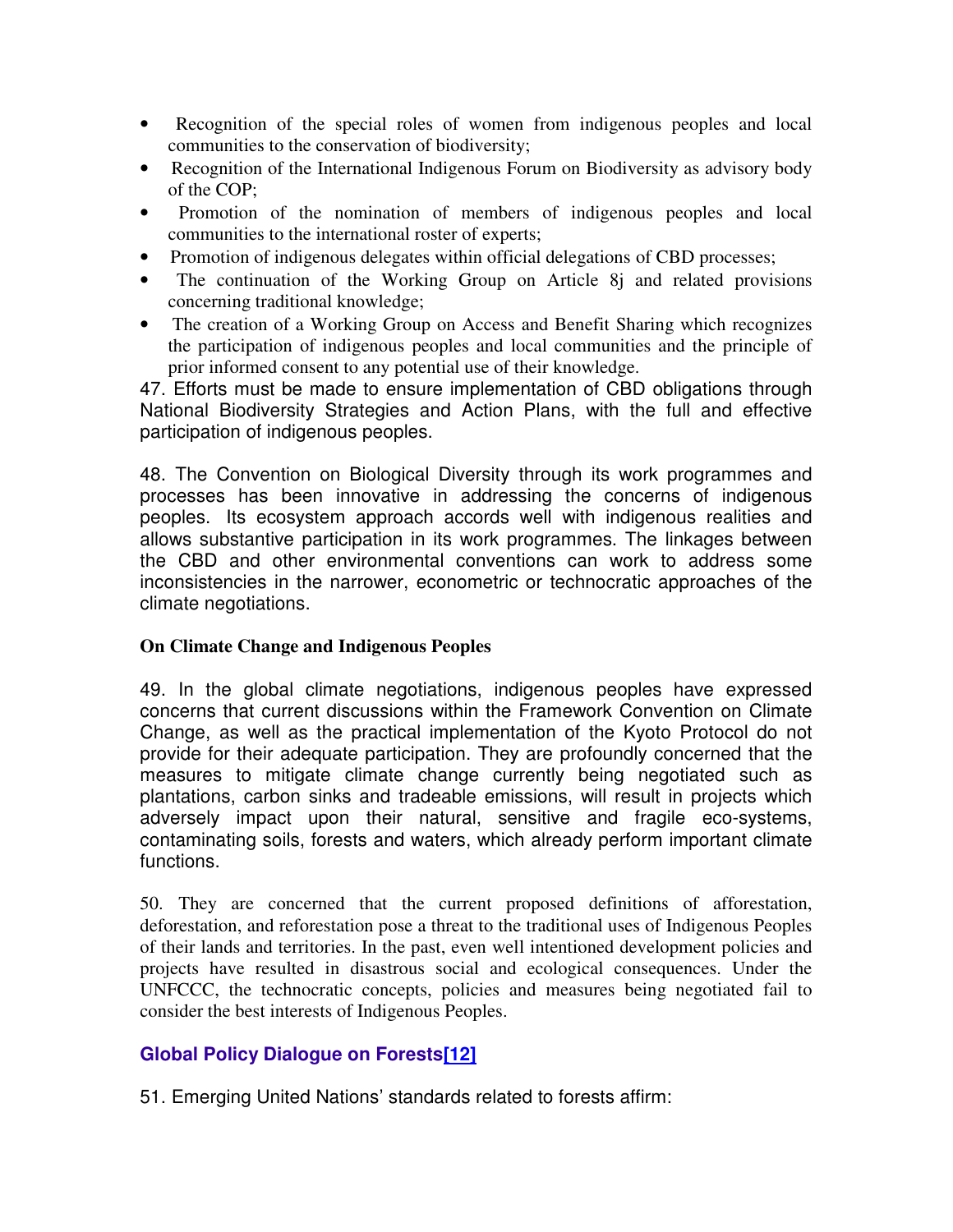- (a) Secure land rights for indigenous people
- (b) Full participation in forest-policy making
- (c) Recognition of traditional forest-related knowledge
- (d) Promotion of community-based forest management

52. In practice, both large-scale logging and plantations have commonly been carried out in violation of these rights and principles. The land rights of indigenous peoples in forests are commonly denied and resistance to forestry development has often been met with further human rights violations. The undermining of forest-based livelihoods, impoverishment, the erosion of cultural identity, dispossession and increased mortalities are all widely documented as results of forest exploitation. Indigenous women have suffered particular hardships and human rights abuse.

53. Recent forestry 'best practice' asserts indigenous peoples' rights, prioritises well-being and community control of forests and forestry decision-making. Efforts to promote reforms through independent, third party certification have had mixed results. Successes have been achieved in recognition of indigenous use rights and in promoting community-based management in boreal forests. In the tropics, best practice cases are more rare, frustrated by lack of good governance, absence of law and order and inadequate forestry regulations.

54. New technologies are helping forest-based indigenous peoples to map their own lands, assert their land claims and develop novel forest management systems based on traditional forest-related knowledge and customary law. However, repressive states are now seeking to outlaw such techniques and retain forests for the use of large-scale companies.

55. In many countries, translating agreed international human rights and forestry standards into practice will require private sector companies to operate to higher standards than national laws require. If private sector companies seek to operate in areas claimed by indigenous peoples, they must respect customary rights holders as the legitimate owners of the land and accept the principle that the local communities have the rights to free, prior and informed consent to whatever is planned in their lands and forests. A commitment to enter into negotiated and legally binding agreements between private sector operators and indigenous peoples will help restore equitable relations between developers and forestbased indigenous communities.

56. In the longer-term, national policy, legal and institutional reforms will all be required to secure indigenous peoples' rights and ensure a future for forests based on the principles of justice and equity.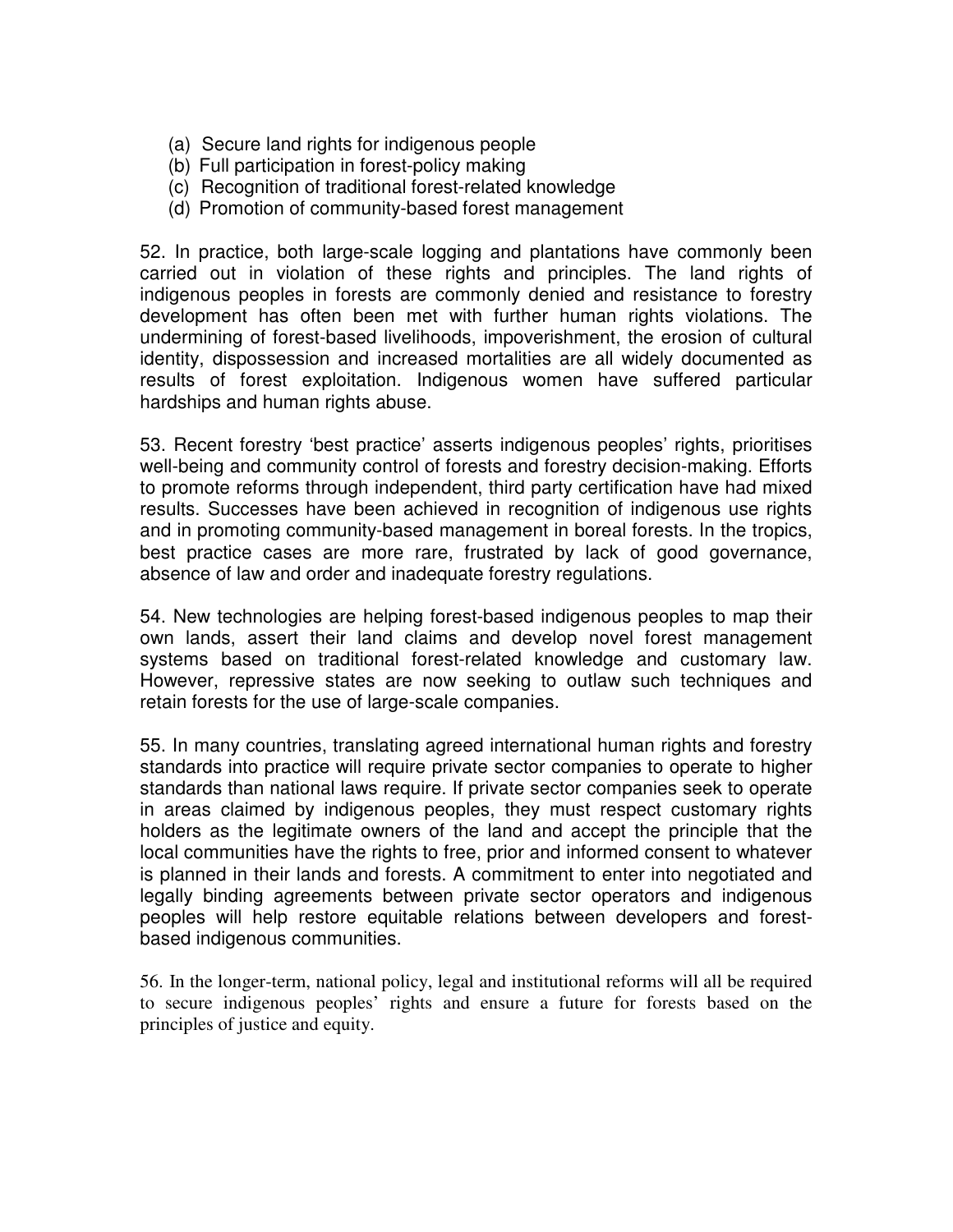57. Taking into account the specific demands and proposals for action made by indigenous peoples to the UNCSD, the following proposals have not accepted by the intergovernmental process:[13]

(a) Self-determination and self-development;

(b) Recognition as distinct "people**s**";

**(c)** *Explicit* recognition of the right to own, use and control territories;

(d) Prior informed consent for activities and decisions affecting indigenous territories;

(e) Mainstreaming of the Draft UN Universal Declaration on the Rights of Indigenous Peoples into Agenda 21 and the Forest Principles and National Forest Programmes; and

(f) Funding to support indigenous peoples' participation in UN fora.

### **Traditional Production and Trade and Conservation**

58. In recent years, customary production and economic activities by indigenous peoples have been damaged by conservation approaches that fail to work with indigenous peoples and local communities concerned. Traditional activities like the sustainable hunting and harvesting of marine mammals by the Arctic peoples and rotational *swidden* agriculture by the forest peoples in Asia, Latin America and the Pacific are important for the livelihoods and well being of communities, and have been proven historically to be socially and ecologically sustainable.

59. Following years of negative lobbying campaigns by conservation organisations in Europe, the sealskin industry has collapsed, with devastating impacts on the Inuits. Sale of sealskins was once the main source of cash income for many Inuit families and seal hunting was central to traditional culture and values. The loss of this revenue has been catastrophic, beyond its economic impacts, including negative social, cultural, nutritutional and psychological effects.

60. The right of the Inuit to continue this traditional sustainable harvesting activity must be recognised and strategies developed to revitalize and restore the Arctic sealing industry.[14]

61. The catch phrase "slash and burn agriculture" has been applied indiscriminately to undermine varied systems of indigenous rotational agriculture in forested and hilly areas with an image of environmental destruction. Historical and current research, including studies done by indigenous researchers, have shown this to be a sustainable and adaptive system capable of changing to suit differing circumstances while remaining loyal to the idea of self-reliance in food production. It is often combined with wet rice paddy, animal husbandry, specialized cropping, kitchen gardens, hunting and agro-forestry to supply the needs of indigenous villages. [15]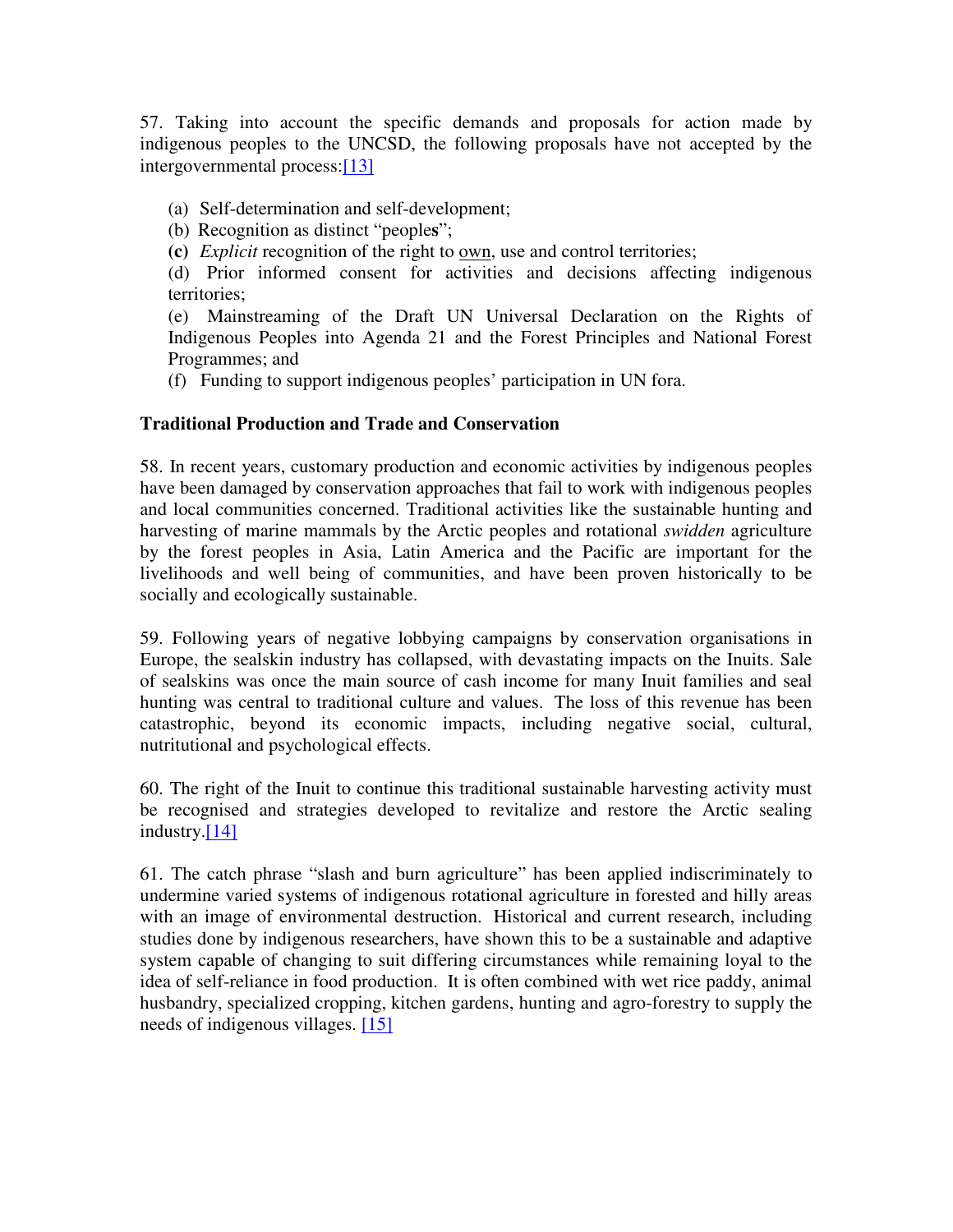62. Support must be given for land recovery, renewal and strengthening of traditional production systems, which have contributed to biodiversity, including its conservation and sustainable use.

63. Likewise, support must be given to Indigenous Peoples' programs to conserve the biodiversity and manage the resources within their lands and territories. This includes support for Indigenous Peoples to protect and/or collect their traditional knowledge, practices, seeds and other resources through: (i) effective use of their own *in situ* methods and institutions and (ii) access to and effective use of non-Indigenous technologies.

64. Native seeds and other foods that are essential to the survival of Indigenous Peoples are threatened by the development, cultivation and other use of genetically modified seeds, plants, fish and other organisms.

## **Sustainable Agriculture and Rural Development**

65. Agenda 21, maintains that two of the various elements that will determine the success of sustainable agriculture and rural development are land conservation and the participation of rural people. Indigenous Peoples carry millennial knowledge founded in generations of hunting and agricultural practices, land management and sustainable water use, and agriculture-related engineering and architecture. The maintenance of these cultural and spiritual relationships with the natural world are key their survival as Peoples or civilisations. The Mayans are the "Corn People," while Gwich'in Athabascans are "Caribou People". Traditional clan systems include the Bear, Eagle and even Sweet Potato Clans among Seminole people.

66. The maintenance of these cultural and spiritual relationships is also vital to the conservation of biodiversity. This historical interdependence and relationship with specific ecosystems underpins the technical and scientific contributions of indigenous knowledge to critical research, related to sustainable development based on an ecosystem approach. Many traditional practitioners are experts at reading indicator species that provide very early warning signals of coming environmental or food catastrophes and meteorological changes such as global warming.

67. In nations of the Pacific, such as Tuvalu and Kiribati, which mainly comprise lowlying coral atolls, underground freshwater sources are being displaced by sea-water as the sea level rises. The Dayaks of Kalimantan have noticed dramatic decline of their rice paddy fields over the last seven years down to below one ton per hectare, due to the disappearance of order in rainy and dry seasons. Severe storms and hurricanes in Central America have killed hundreds of people and destroyed villages and livelihoods of Mayas, Garifunas, and Nahuals. In the Amazon rainforest, indigenous peoples and local communities have noticed the decrease in rain levels and the extension of the dry season. Frequent droughts and the decrease of rain have increased forest fires affecting hunting, fishing, and over-all food security. In Burkina Faso, droughts have become more frequent and changes in the rainy season are disrupting local agricultural systems. In Rwanda, the extended drought causes thirsty insects to attack tree species used for food. Loss of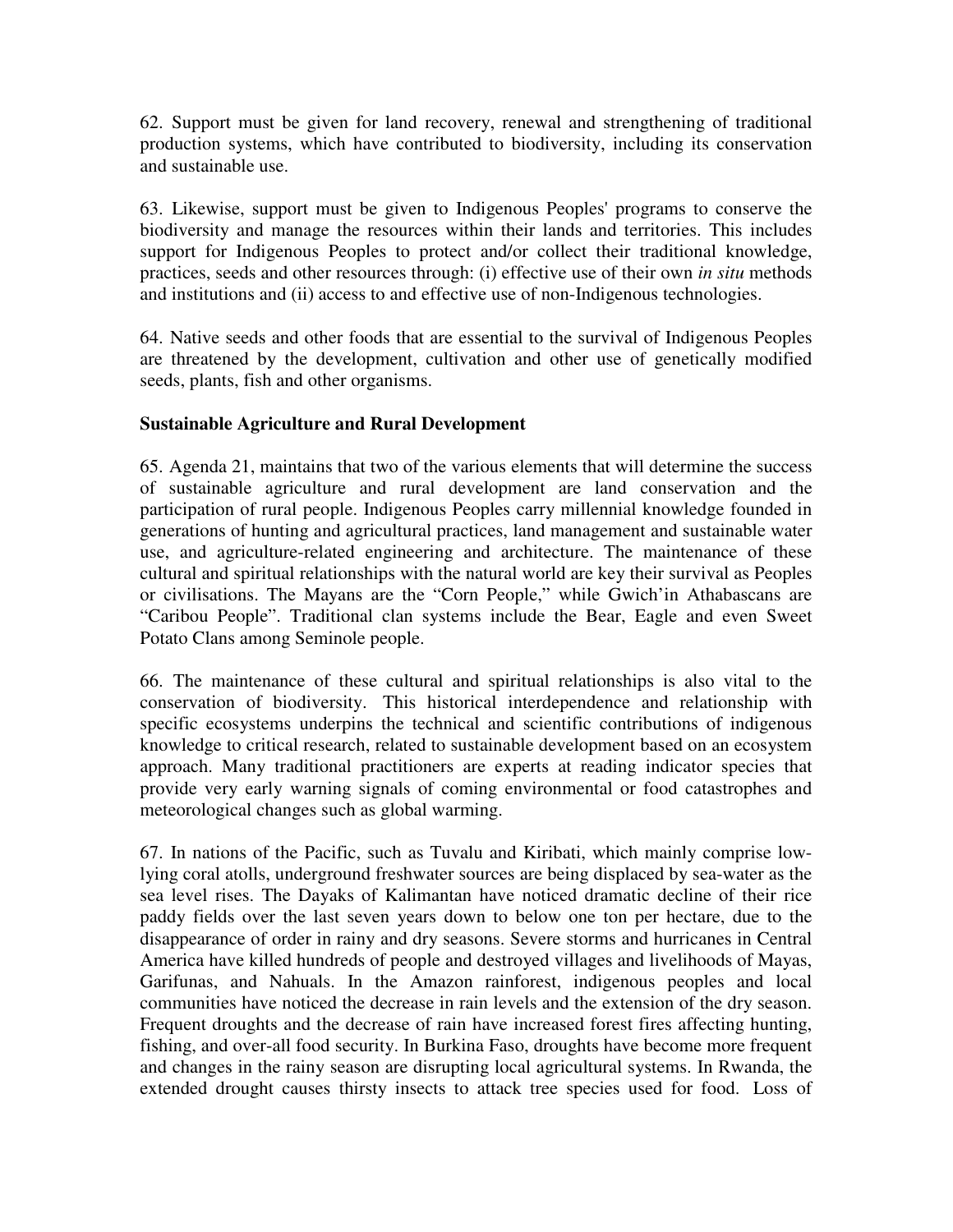biodiversity has decreased species used for food, medicines and rituals. In many countries, sicknesses such as malaria have become endemic due to the increase of insect vectors.

68. Such detailed local knowledge complements and contributes to scientific work on climate. For example, Indigenous Peoples in the Arctic region are contributing to research on the Impacts of Climate Change through the Arctic Climate Impact Assessment (ACIA) recently adopted by the Arctic Council. [16]

### **Regional and Ecosystem Approaches**

69. The Arctic Council is a high-level forum of the governments of the eight Arctic states (USA, Canada, Denmark/Greenland, Iceland, Norway, Sweden, Finland and Russia) and is charged with working out appropriate ways forward for environmental protection and sustainable development in the Arctic. The Arctic Council includes several indigenous peoples' organisations, such as the Inuit Circumpolar Conference, the Saami Council and the Russian Association of Indigenous Peoples on the North, as permanent participants. The Arctic Climate Impact Assessment was formally adopted and launched by the Arctic Council in October 2000. ACIA will be documented in three volumes due to be published in 2004 and will address the question of what strategies can be recommended to cope with and adapt to current and future environmental stresses, and possibly lessen the impacts of these changes in the climate and ultraviolet radiation. These recommendations will include advice relevant to national and international policy as well as advice to inhabitants of the Arctic. Of special concern to indigenous peoples are key chapters on indigenous perspectives on climate change and on the impacts of climate change on the uses of living marine and terrestrial resources. ACIA represents one of the most promising ways the Arctic Council can bring Arctic voices to the forthcoming World Summit on Sustainable Development (WSSD) as well as the perspectives of indigenous peoples into global climate change negotiations.

70. Indigenous peoples in the Amazon are likewise calling for the treatment of the Amazon Basin as a unique ecosystem requiring co-operation by governments, indigenous peoples, civil society organisations and other interested parties, for the purposes of sustainable development and conservation.

71. Positive lessons from the Arctic Council experience can be learned for broader application in other global regions, using an ecosystem approach and collaborative partnerships.

## **Health Issues**

72. From a traditional perspective, the health of Indigenous Peoples cannot be separated from the health of their environment, the practice of their spirituality and the exercise of the right to self-determination, upon which the mental, physical and social health of indigenous communities is based.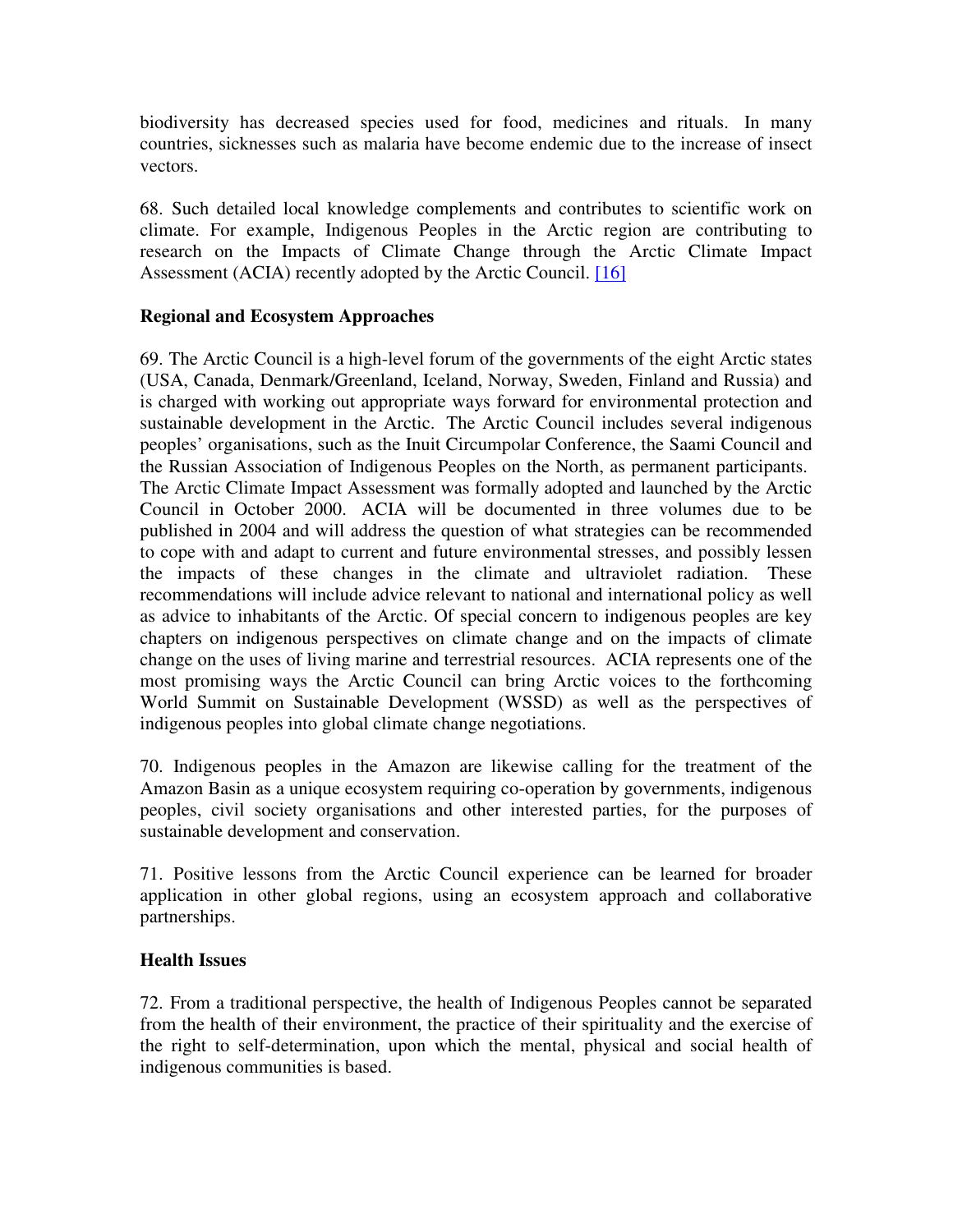73. Indigenous Peoples suffer some of the worst health and mortality rates in the world. In the North-eastern US and Canada, Mohawk women carry over 10,000 parts/million of PCBs in their bodies, and pass this along to their infants in the womb and through their breast milk. Native infant mortality is double the national average, and poverty levels continue to be extremely high.

74. Suicide incidence among indigenous peoples is disturbingly high in Brazil, Alaska, Canada and other communities facing rapid change and loss of land and identity. The Uwa people in Colombia see collective suicide as an appropriate response to unwanted oil development in their territories, which threatens community integrity and well being.

75. The herbicide application program in Colombia designed by the United States and Colombia to eradicate coca and poppy (as part of a multi-faceted anti narcotics initiative known as "Plan Colombia") is adversely impacting the health of the indigenous and the safety of their crops, livestock, water supply, and environment. These impacts are sufficiently severe to find that Plan Colombia violates indigenous rights to life, health, sustenance, food, and property as well as the customary international right to a clean and healthy environment.

76. Numerous written, visual and oral data claim that humans in Colombia and Ecuador exposed to the spray mixture used for the aerial fumigation program in Colombia have complained of gastrointestinal disorders (including severe bleeding, nausea, and vomiting), testicular inflammation, severe fevers, dizziness, respiratory ailments, skin rashes, and serious eye irritation after spraying has occurred. Reliable sources have also noted birth defects, miscarriages, deaths of infants and children.

77. Similarly, numerous written, visual and oral data indicate that exposure to the spray mixture used in the program to eradicate coca and poppy plants in Colombia has caused the eradication of yucca, corn, plantains, tomatoes, sugar cane, grass for livestock grazing, and other legal crops, the destruction of fruit trees, and the death of livestock. Exposure to the spray mixture has also contaminated water supplies and killed fish.

78. Despite the serious health risks posed by this programme, the United States and Colombian governments have failed to disclose the exact composition of the spray mixture; specific details about how and by what means the spraying occurs; nor given sufficient notice to the indigenous and other affected as to when spraying will occur and what advance preparation is necessary to assure safety.

79. The Inuit and other northern aboriginal peoples are concerned with the contamination of their food by persistent organic pollutants (POPs) most of which come from temperate and tropical lands and are transported to the Arctic. Inuits were also active in recent negotiations of the Treaty on Persistent Organic Pollutants.

## **National Developments in Recognising the Rights of Indigenous Peoples**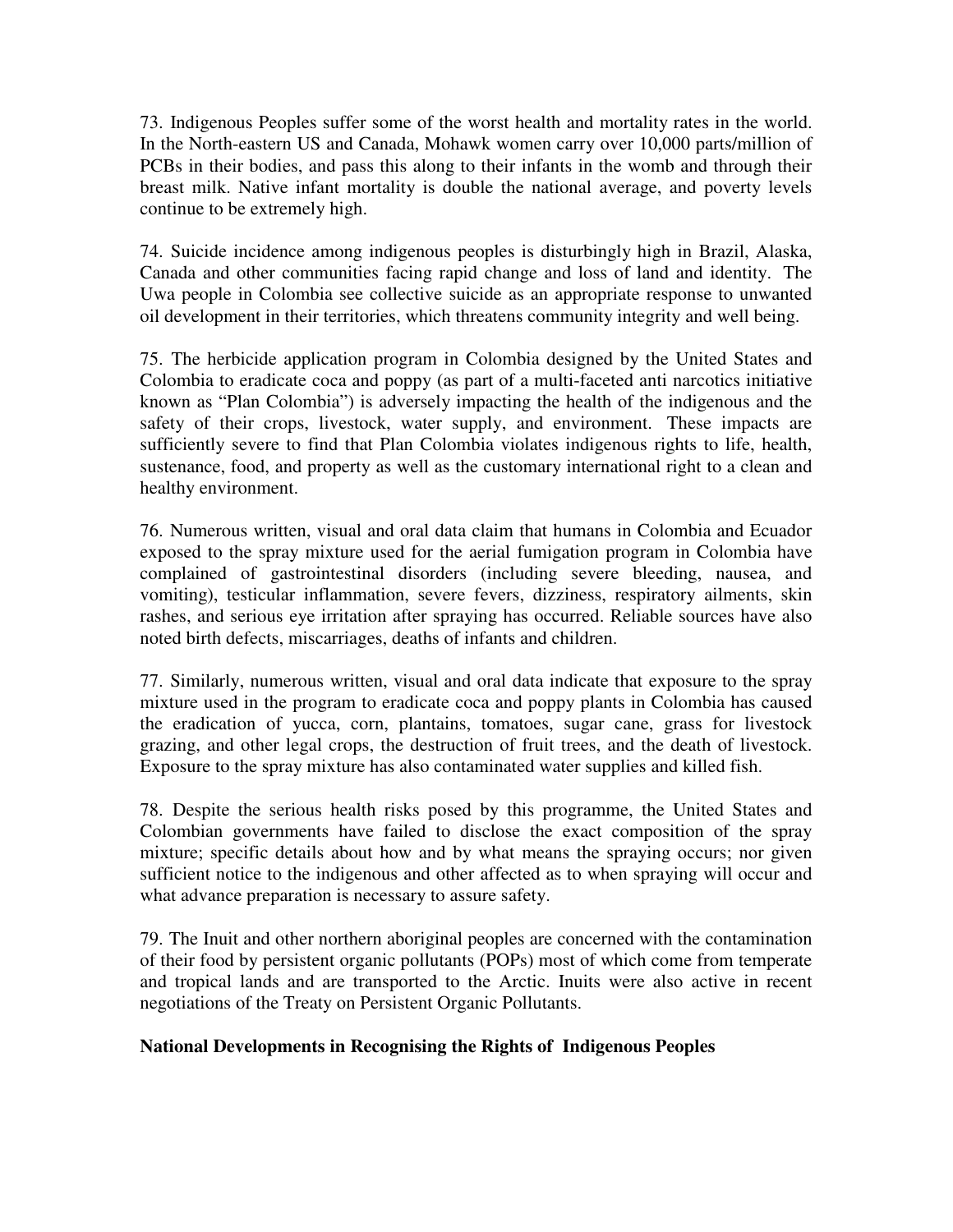80. The full benefits of these international standard-setting activities will be realised for indigenous peoples and communities, if these are adopted and enshrined in national Constitutions and other legislative and administrative provisions. National laws in a number of countries, have been changing to reflect contemporary norms of indigenous rights, in many Latin American countries, in Australia, Canada, New Zealand, India, the Philippines, Finland and Russia, to name a few. Fourteen countries have signed the ILO Convention 169 on Indigenous and Tribal Peoples. However, the lack of recognition of indigenous peoples remains an obstacle in many countries in Asia and Africa.

### **Corporate Globalisation and Sustainability of Indigenous Communities**

81. The global ascendancy of neo-liberal economics and the entrenchment of corporate power in international and national affairs constitute a threat to society and nature. It has deepened inequalities between and within nations, and undermined efforts towards sustainable development.

82. The WTO TRIPS Agreement is an obstacle and threat to indigenous knowledge, through the harmonisation of uniform intellectual property rights regimes, and allows the patenting of life forms, for micro-organisms and non-biological and microbiological processes of production of plants and animals.

83. The WTO Agreement on Agriculture, which promotes export competition and import liberalisation, has allowed the entry of cheap agricultural products into Indigenous Peoples' communities, thereby compromising their sustainable agricultural practices, food security, health and cultures. Small-scale farm production is giving way to commercial cash-crop plantations further concentrating ancestral lands into the hands of a few agri-corporations and landlords. The conversion of small-scale farming to cash crop plantations has further caused the dislocation of many community members from rural to urban areas.

84. National legislation compliant with WTO agreements combined with the liberalisation of trade and investment regimes promoted by the World Bank and the International Monetary Fund are undermining national legislation and regulations protecting indigenous rights and the environment.

85. Privatisation and structural adjustments bring both short- and long-term negative impacts to Indigenous Peoples in developing countries, some of which are irreversible. The privatisation of water turns a sacred element essential to our agriculture-related spiritual practices into a privately controlled commodity. Structural reforms are too heavy a burden for our communities to bear after centuries of imposed land appropriation and its resulting impoverishment, as well as accumulated damage to our ecosystems and to our rich but endangered agricultural practices and knowledge.

### **Recommendations**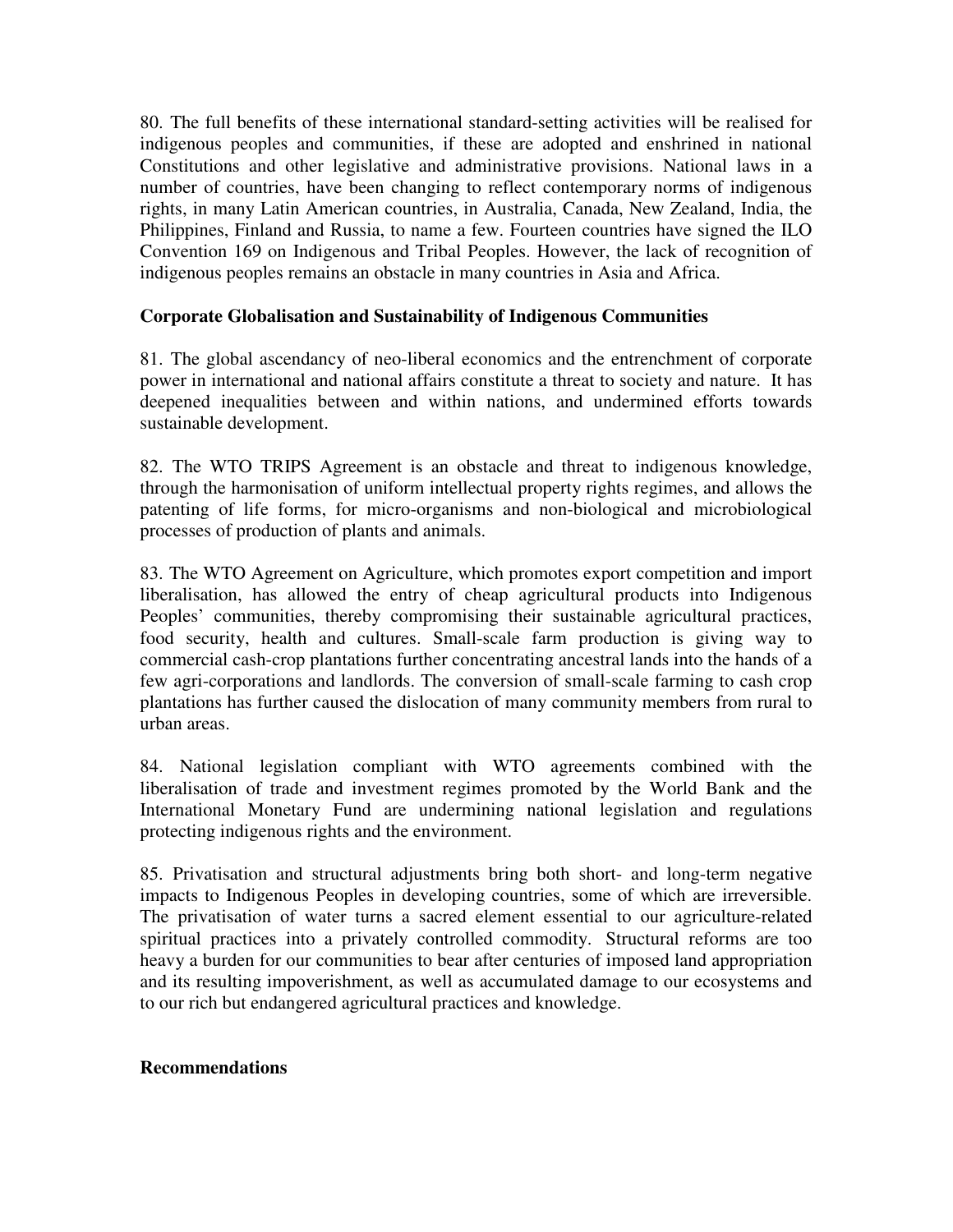86. The majority of specialized issues examined within the UN system in particular are integrally related to one another, and therefore require harmonization in both policy negotiation and implementation.

87. Therefore, the Rio+10 agenda should allow for action-oriented discussion to address the forces that have caused the CSD to take backward rather than forward steps toward sustainable development. Among those are globalization, privatization and the growing dominance of industry within the United Nations and global governance.

88. We look forward to a constructive phase of action towards achieving the sustainable development goals set out for the world community in 1992. We pray that it is a phase characterized by political will, and a true understanding the inter-relatedness of all life forms, across many generations of life on Earth.

[1] Document E/CN.4/Sub.2/1997/14. Speech of Chief Oren Lyons to the UN Working Group on Indigenous Populations meeting in Geneva 1997, commemorating 20 years after the First International NGO Conference Against Discrimination of Indigenous Peoples of the Americas that was held in 1977, under the auspices of the Commission on Human Rights. That meeting was an important milestone in the struggles of indigenous peoples to highlight their issues on the international stage.

<sup>[2]</sup> Tebtebba Foundation. "Highlights: International Conference on Conflict Resolution, Peace Building, Sustainable Development and Indigenous Peoples" December 6-8, 2000.

**[3]** Mindoro case study, Philippines Indigenous Peoples Links, December 2001

[<u>4</u>] Fergus Mackay, "**Universal Rights or a Universe unto Itself? Indigenous** Peoples' Human Rights and the World Bank's Draft Operational Policy 4.10 on Indigenous Peoples Draft Discussion Paper 03 September 2001.

[5] Howard Berman (1993) 'The Development of International Recognition of the Rights of Indigenous Peoples' in Document 74. IWGIA and the Centre for Development Research. Copenhagen.

[6] African Commission on Human and Peoples' Rights, Resolution on the Rights of Indigenous People/Communities in Africa, Cotonou, Benin, 6 November 2000. The mandate of the Working Group is described in the resolution as to: "examine the concept of indigenous people and communities in Africa ; study the